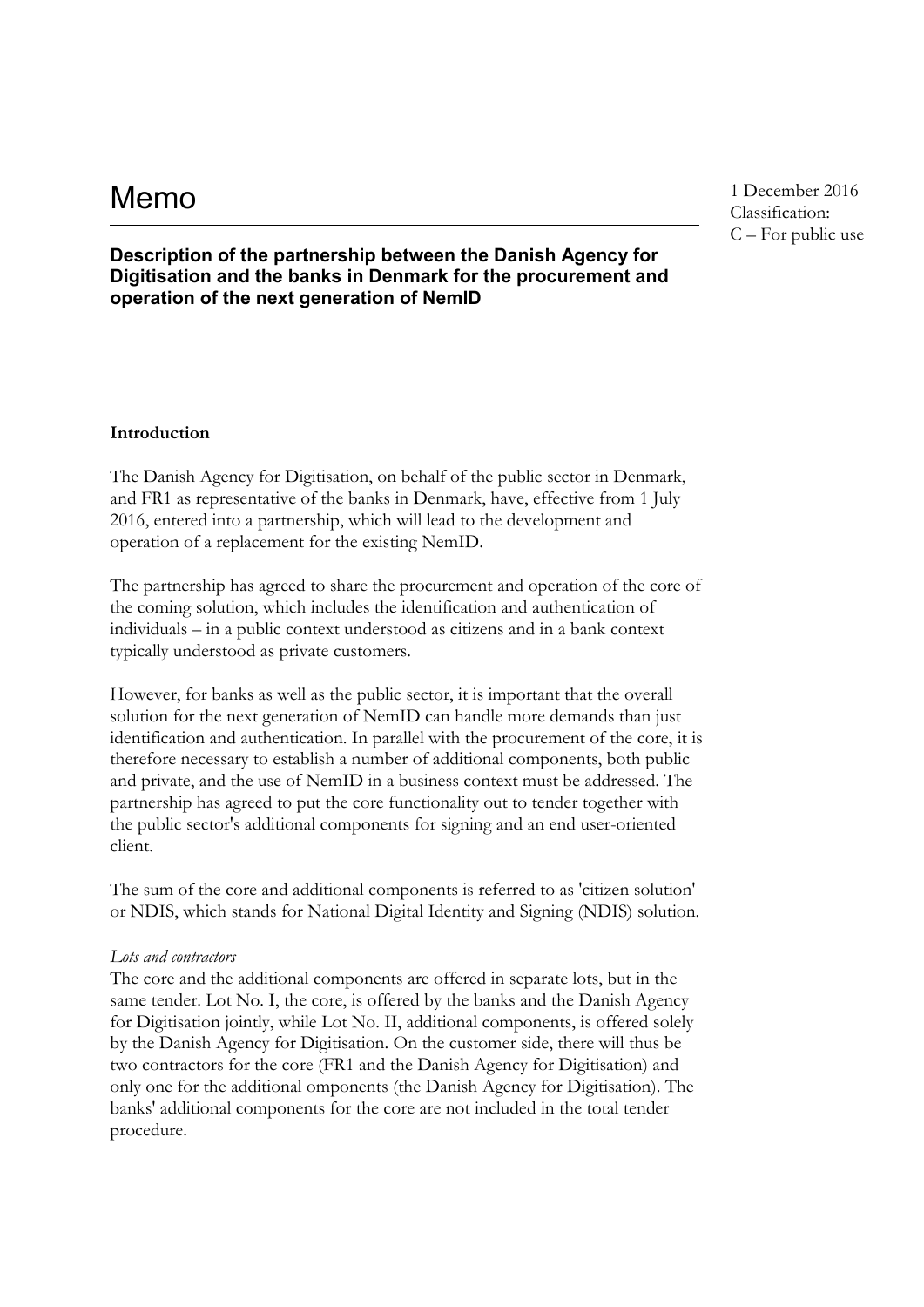# *1. The core*

The core is currently expected to contain three key elements:

- Development and operation of a joint authentication service (the technical solution)
- Set of rules (scheme and code)
- Certification service

Signing and transaction approval is not included in the core.

## *1.1 Authentication service*

The technical solution consists of elements that render the authentication possible as well as a so-called RA portal for registration and enrolment of end users and an end-user portal where end users can manage their digital identities.

# *1.2 Set of rules (scheme and code)*

The partnership will lay down a set of rules consisting of a scheme and a code. The scheme governs the 'graphical' appearance of the solution. Elements in the graphical appearance can be logo, colours, font size etc. The code sets out guidelines for the submission of the various factors in relation to different transaction types, e.g. factors known from the existing NemID solution, i.e. user ID, password and the code from the code card or the code token. Other factors too, are in play, such as biometric data.

The scheme and the code will not only govern the authentication process, but also control parts of the elements outside the core.

All clients must therefore comply with the scheme and the code – not only in relation to authentication – but also in relation to signing.

# *1.3 Certification service*

Clients are developed not only by the public sector in Denmark and the banks, but also by third parties who want to do so. As part of the core, a certification service must be set up to ensure that all clients comply with the scheme and the code.

## *2. Additional components* – *signing component and end user-oriented client*

In addition to the core, the Danish Agency for Digitisation procures a signing component and an end user-oriented client to enable citizens to authenticate themselves towards public authorities and sign digital documents and data in public services using the NDIS solution.

## *2.1 Signing component*

The expectation is that the signing component will be designed to issue electronic signatures with related certificates based on authentication of end users in the